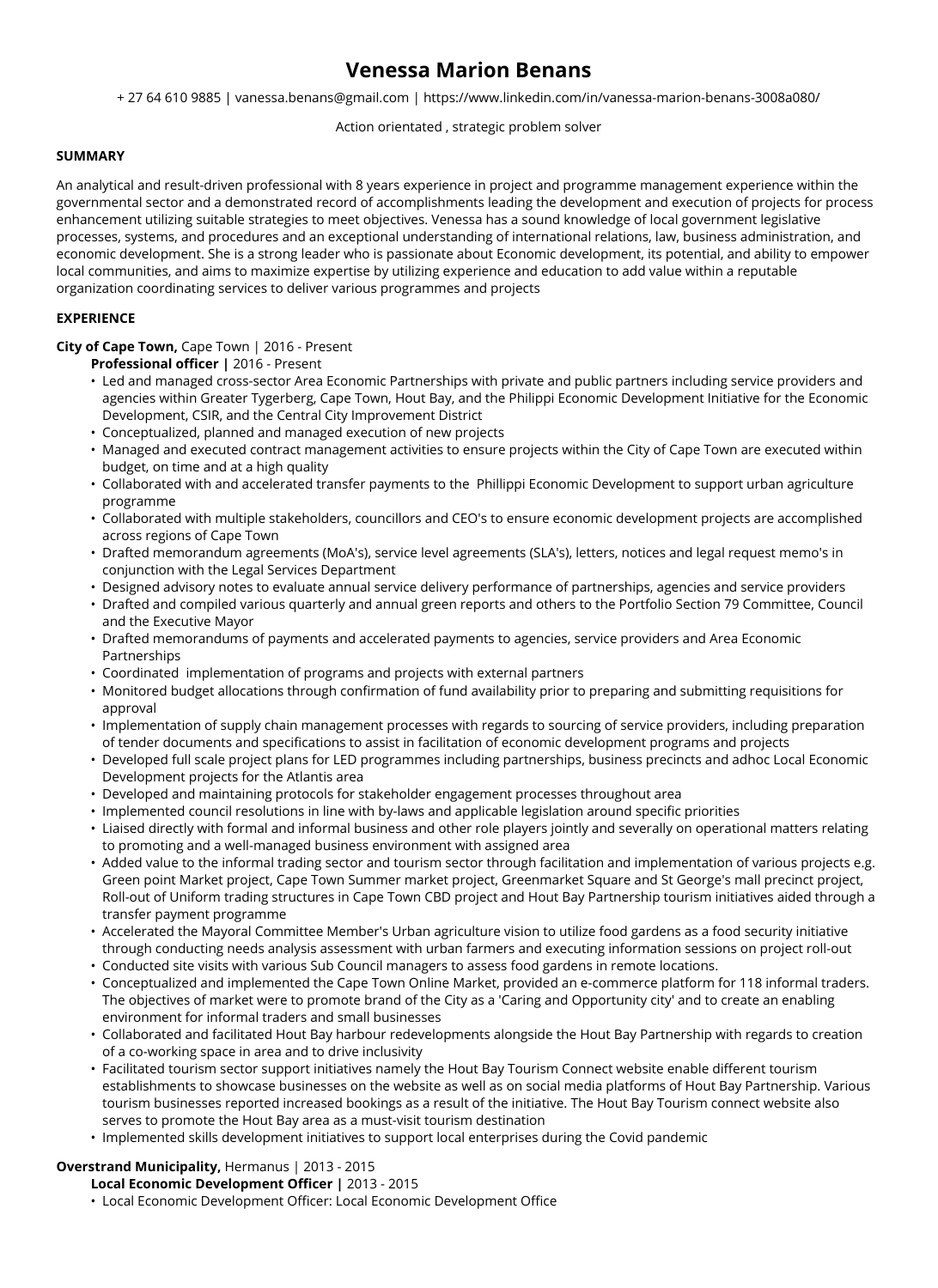- Facilitated engagements government departments for examples Department of Trade and Industry, Productivity SA and Cassidra in order to share grant funding information with emerging farmers in the Overstrand, Greater Hermanus area
- Rolled-out training programmes with emerging farmers on establishment of farming cooperatives in collaboration with Productivity SA and Department of Agriculture
- Negotiated long term lease agreement with private land owners to lease land on a longer term basis, exceeding 5 years to emerging famers to enable to receive grant funding for farming operations and equipment from the DTI
- Solicited input from stakeholders and targeted beneficiaries with regard to assigned projects
- Conducted mediation and conflict management for emerging farmer cooperatives to mitigate group conflicts

## **EDUCATION**

### **AGSM @ UNSW Business School,** Cape Town

MBAX Technology, 2021 NQF 9

### **Business Administration | University of the Western Cape,** Cape Town

- Post Graduate Diploma NQF 8, 2018 2020
	- Accounting and Finance for Managers 762
	- Employee Management 755
	- Economics for Management 749
	- Operations and Information Management 761
	- Marketing Organisation and Management 754
	- Research and Communication for Business 711
	- Strategic Management 769
	- Principles of Management and Leadership 763

### **Professional Programme for LED Practitioners | University of the Western Cape,** Cape Town

- Certificate of Competence NQF 7, 2014 2016
	- Strategic Planning for LED
	- Public-Private Partnerships
	- Entrepreneurship for LED
	- Investment promotion for LED
	- Industrial Policy for LED
	- Project management for LED

## **University of Stellenbosch,** Stellenbosch

Bachelor of Arts International Relations, 2005 - 2007 Degree

#### **SKILLS**

- Programme Management
- Project management
- Stakeholder Engagement
- Contract Management
- Financial Management
- Business Partnering
- Economic development
- Monitoring and Reporting Progress
- Team Leadership
- Strategic Influencing
- Working with Vendors
- Leadership
- Quality Control
- Community development
- Urban agriculture
- Skills development

#### **REFERENCES**

#### 1

Mxolisi Miller

Manager: Area Economic Development (Area South) Email: Mxolisi. Miller@capetown.gov.za Contact number: 078 545 9205  $\mathcal{P}$ Mr. Thembinkosi Siganda Manager: Enterprise and Investment

Email: Thembinkosi.Siganda@capetown.gov.za Contact number: 082 412 8019

3 Solomzi Madikane